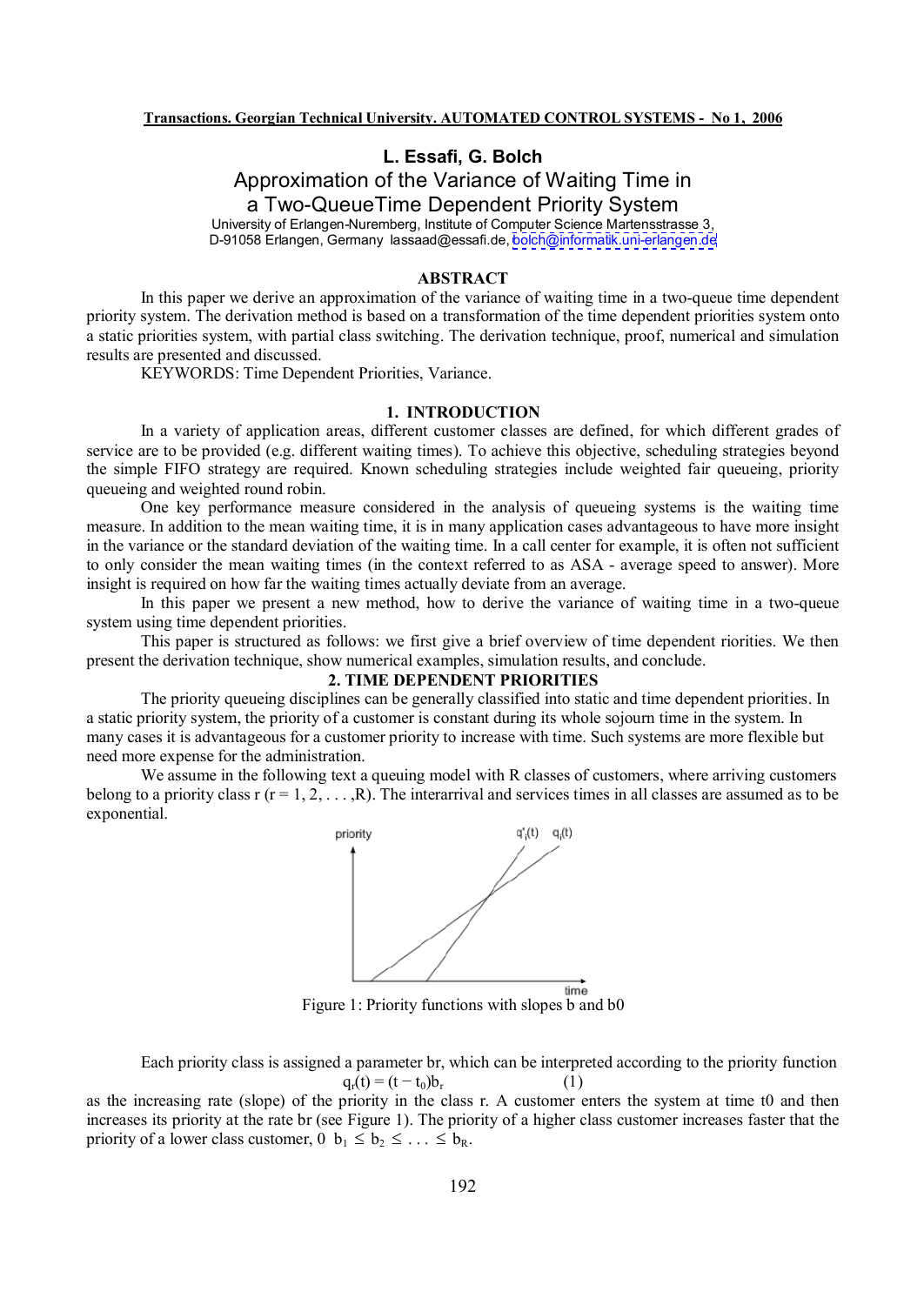#### **Transactions. Georgian Technical University. AUTOMATED CONTROL SYSTEMS - No 1, 2006**

Variants of this priority function, where exponents are assigned to the time component and/or slope components have also been introduced in the literature, e.g. in [5, 1].

### **3. DERIVATION OF THE VARIANCE OF WAITING TIME 3.1. Review of Related Research**

The knowledge of the waiting time distribution or higher (central) moments of the waiting time function enables the system designer to perform more appropriate analysis of the queueing system. The waiting time distribution has been extensively studied for single-class systems, however few results are available for multiclass systems [4]. In [4] an approximation formula is given for the waiting time distribution under several queueing policies, including static priorities and weighted fair queueing.

Several works study the behavior of waiting time in static priorities systems with multiple classes. Laplace transforms of the waiting time are provided e.g. in [5, Eqn. 3.32]. This equation can be differentiated and evaluated numerically to obtain higher moments of the mean waiting time. [8] addresses the waiting time distribution functions for a more general class of static priorities using preemption and preemption distances.

The analytical evaluation of the delay distributions in transform domains (e.g. Laplace transforms) usually requires complex mathematics and numerical approximations, especially for inversion. Furthermore, the models used for system analysis are often approximate models and exact distribution functions of the arrival or service processes are not known. In such cases, a possible approach is the use a two parameter description (mean and squared coefficient of variation) of the arrival and service processes.

The two-moment approximation was applied in the context of static priorities in [3] to derive the two first moments of waiting time. In [6], an approximation of the waiting time variance in an 2-class M/M/1 static priority system is given.

Other analysis approaches include modelling of the static priority system as a polling system, e.g. in [7] or using simulation.

The aim of our paper is to address the variance of waiting time in two-class time dependent priorities systems, which to the best of our knowledge has not been addressed in previous works.

#### **3.2 Problem Statement**

We consider an M/M/1 queueing system with two classes, where the strategy applied in time dependent priorities, as depicted by Figure 2.



**Figure 2: Initial Problem** 

The inter-arrival times in both classes are exponential, as described by the rates  $\lambda_1$  and  $\lambda_2$  respectively. The service times in both classes are also exponential, and described by the rates  $\mu_1$  and  $\mu_2$  respectively.  $\rho_1$  is used to denote the utilization in class i, and  $\rho$  for the total system utilization. Furthermore, we assume that the system is in stable condition, i.e. the total system utilization denoted by  $\rho$  is less than  $1 (\rho = \lambda_1/\mu_1 + \lambda_2/\mu_2)$ .

We use the notation  $W_i^{TDP}(\lambda_1, \lambda_2, \mu_1, \mu_2, b_1/b_2)$  or shortly Wi to refer to the waiting time of a customer of class i (i = 1 or i = 2), in a two-class time dependent priority system, characterized by the arrival rates  $\lambda_1$  and  $\lambda_2$ , the service rates  $\mu_1$  and  $\mu_2$ , and ratio of priority slopes  $b_1/b_2$ . E[Wi] and VAR[Wi] are used to refer the mean and variance of waiting time in class i.

In a time dependent priority system, the mean waiting times in class 1 and 2 are given by (see for example  $[5, 2, 1]$ :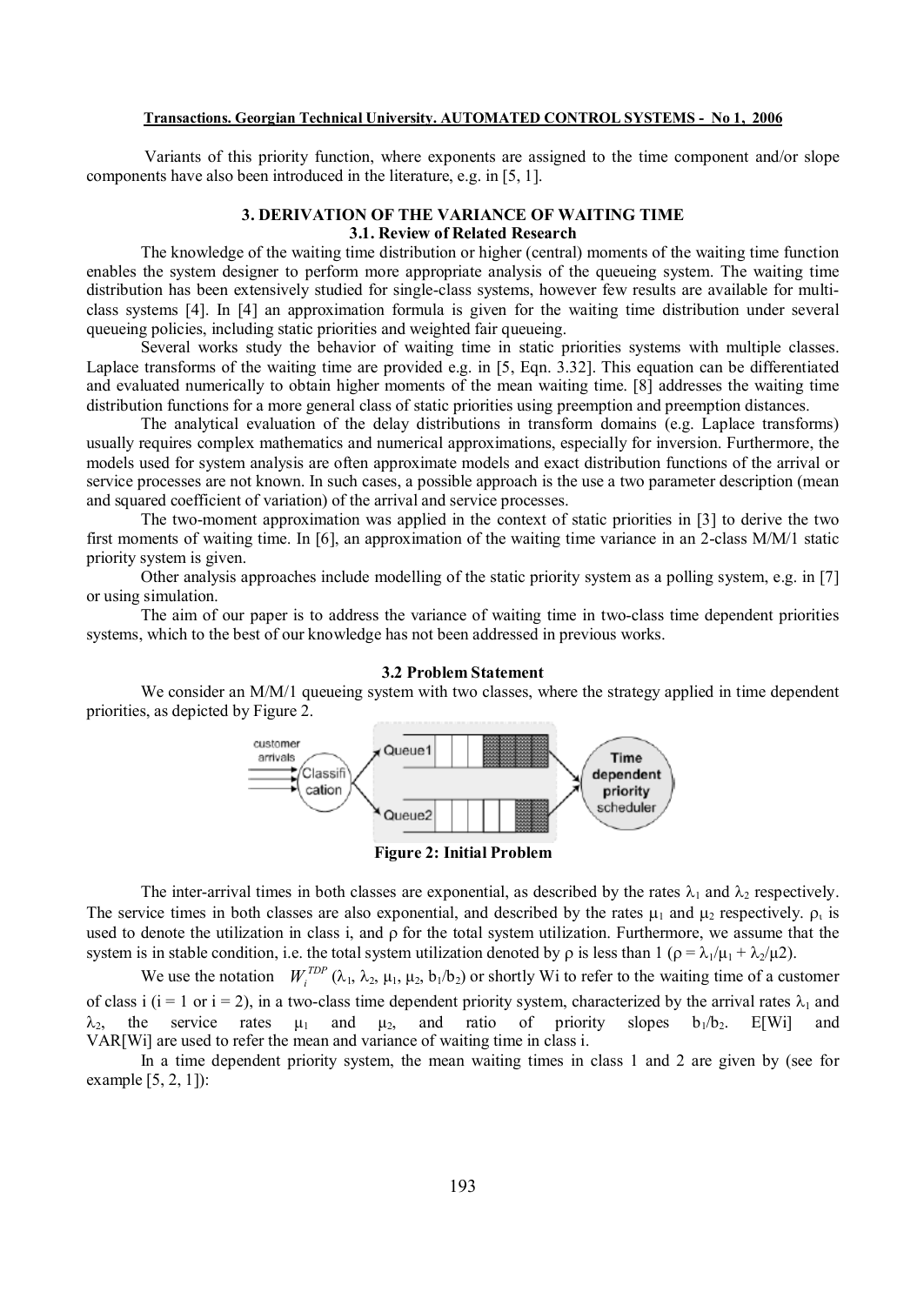$$
E[W_1^{TDP}] = \frac{E[W_0]}{\left(1 - \rho\right)\left(1 - \rho_2^{TDP}\left(1 - \frac{b_1}{b_2}\right)\right)}\tag{2}
$$

and

$$
E[W_2^{TDP}] = \frac{E[W_0]}{(1-\rho)} \Big( 1 - \frac{\rho_1^{TDP} (1 - \frac{b_1}{b_2})}{1 - \rho_2^{TDP} (1 - \frac{b_1}{b_2})} \Big), \quad (3)
$$

where E[W0] represents the mean remaining service time [2]. Our objective is to derive an approximation of the the variance of waiting time in class 1 and 2, denoted by  $VAR[W_1]$  and  $VAR[W_2]$ .

#### **3.3. Problem Transformation**

The idea behind our approximative approach is to transform the initial problem using time dependent priorities, depicted by Figure 2, into a problem using static priorities, depicted by Figure 3, where results for the variance of waiting time have already been derived (see section 3.1).

The transformation is based on the idea that for customers waiting for service relatively long in class 1(lower priority), a partial class switching to class 2 is performed, in order to enforce that they get served (also prior to other arriving class 2 customers).



**Figure 3: Transformed Problem** 

If we consider the long term (stationary) behavior of the time dependent priority system, we can generalize by saying, that a portion of class-1 customers, is "promoted" to class-2. This portion of the traffic, denoted by  $\alpha$ , where  $0\% \leq \alpha \leq 100\%$ , is the class-1 traffic, which is served, even when class-2 customers are in the queue and waiting for service.

It can be expected that for the static priorities case (can be modelled by time dependent priorities by setting  $b_1 = 0$  and  $b_2 = 1$ ) that  $\alpha$  must be equal to 0%, in order to keep both classes separate and keep the strict differentiation. In the first-come-first-served case and no differentiation (can be modelled by time dependent priorities by setting  $b_1 = b_2 = 1$ , that  $\alpha$  must be equal to 100%, i.e. arrivals are merged in one stream and processed in FIFO order.

Considering the observation above and referring to Figure 2 and Figure 3, we can rephrase the idea behind the transformation as follows:

• Class-2 customers are generally served before class-1 customers, in the static priority scheduling

sense. This is depicted in Figure 3 as B-traffic becoming E-traffic.

• A part of class-1 customers have to be served before other class-2 customers, due to their relatively

long waiting time. This is depicted by Dtraffic in Figure 3 and is the portion  $\alpha$  of the original A-traffic, which undergoes the class switching.

• The rest of the A-traffic (i.e. excluding the D-part), is served last, in the static priority scheduling sense.

This is denoted as C-traffic in Figure 3.

The transformed queueing system using static priorities is characterized by:

• customer arrival rate  $(1 - \alpha) \cdot \lambda_1$  in Queue 1' being served at service rate  $\mu_1$ ,

• customer arrival rate  $(\alpha \cdot \lambda_1) + \lambda_2$  in Queue 2' being served at service rate  $\mu_1$  for D-traffic and  $\mu_2$  for Etraffic.

In this transformed queueing system, the mean and variance in Queue 1' and Queue 2' can be calculated and used to determine the mean and variance in the original queueing system, using time dependent priorities.

#### **3.4.** Determination of  $\alpha$

One central element is to determine the part of the A-traffic, which is "promoted" and served as a highpriority traffic (i.e. class-2 traffic). In our notation this is referred to as D-traffic and represented as a portion  $\alpha$  of the original A-traffic. To determine  $\alpha$ , we use two constraints based on the mean waiting times, which are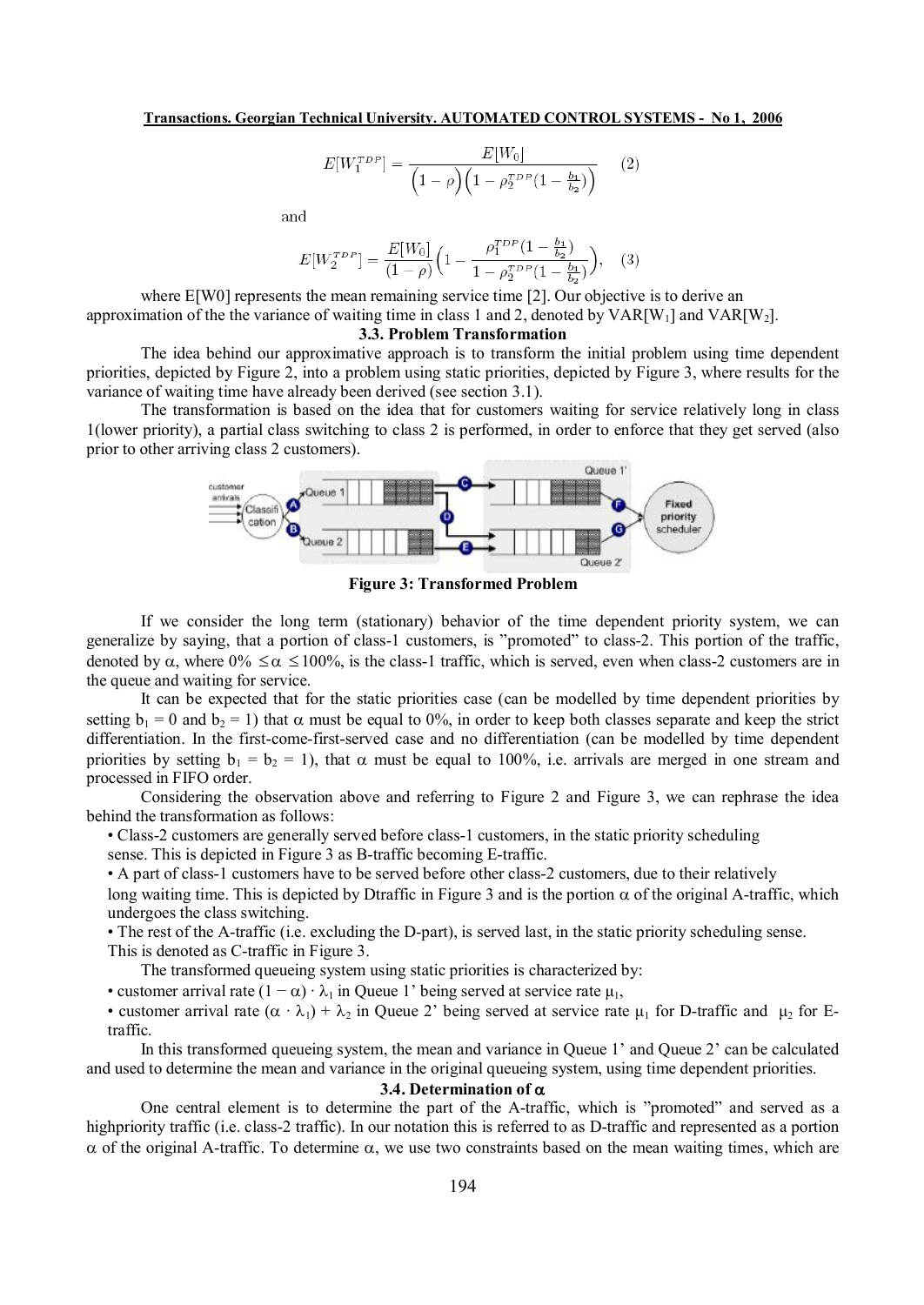#### **Transactions. Georgian Technical University. AUTOMATED CONTROL SYSTEMS - No 1, 2006**

known for both the original system (using time dependent priorities) and the transformed system (using static priorities).

The constraints can be formulated as:

• The mean waiting time of class-1 customers in the time dependent priority system is the weighted average of the mean waiting times of class 1 and 2 in the static priority system.  $\alpha$  "percent" of the traffic has mean waiting time of Queue 2' and  $(1-\alpha)$  "percent" has mean waiting time of Queue 1'.

• The mean waiting time of class-1 customers in the time dependent priority system is the same

as the mean waiting time of customers in Queue 2' in the static priority system.

The two constraints can be expressed as:

$$
E[W_1^{TDP}(\lambda_1, \lambda_2, \mu_1, \mu_2, b_1/b_2)] =
$$
  
(1 - \alpha)  $E[W_1^{SP}((1 - \alpha)\lambda_1, \alpha\lambda_1 + \lambda_2, \mu_1, \mu_2)] + \alpha E[W_2^{SP}((1 - \alpha)\lambda_1, \alpha\lambda_1 + \lambda_2, \mu_1, \mu_2)]$  (4)

and

$$
E[W_2^{TDP}(\lambda_1, \lambda_2, \mu_1, \mu_2, b_1/b_2)] =
$$
  
\n
$$
E[W_2^{SP}((1-\alpha)\lambda_1, \alpha\lambda_1 + \lambda_2, \mu_1, \mu_2)]
$$
 (5)

whereby the following notation is used:

 $W_i^{TDP}$  ( $\lambda_1$ ,  $\lambda_2$ ,  $\mu_1$ ,  $\mu_2$ ,  $b_1/b_2$ ) denotes the waiting time of a customer of class i, in a two-class time dependent priority system, with class 1 characterized by arrival rate \_1 and service rate μ1, class 2 characterized by arrival rate  $2$  and service rate  $\mu$ 2 and ratio of priority slopes b1/b2.

 $W_i^{SP}(\lambda_1, \lambda_2, \mu_1, \mu_2)$  denotes the waiting time of a customer of class i, in a two-class static priority system, with class 1 characterized by arrival rate  $\lambda_1$  and service rate  $\mu_1$ , class 2 characterized by arrival rate  $\lambda_2$  and service rate  $\mu_2$ .

It can be shown using several mathematical transformations that the portion of the traffic  $\alpha$  is given by (refer also to Appendix 1 for the outline of the derivation):

$$
\alpha = \frac{\frac{b_1}{b_2}}{1 - \rho(1 - \frac{b_1}{b_2})} \tag{6}
$$

Figure 3.4 shows  $\alpha$  as function of  $b_2$  and the overall system utilization, where  $b_1$  is equal to 1.



**Figure 4: \_ as function of utilization and class 2 priority** 

We consider two limit cases of the formula above.

**FIFO** Case: To model a FIFO system using time dependent priorities,  $b_1/b_2$  has to be set to 1. In this case  $\alpha$  is equal to 1. This means that all class 1 traffic is pushed to the same queue like class 2. In other words, there is no difference between class 1 and class 2 anymore in the equivalent static priority system, i.e. a firstcome-first-served mode is applied.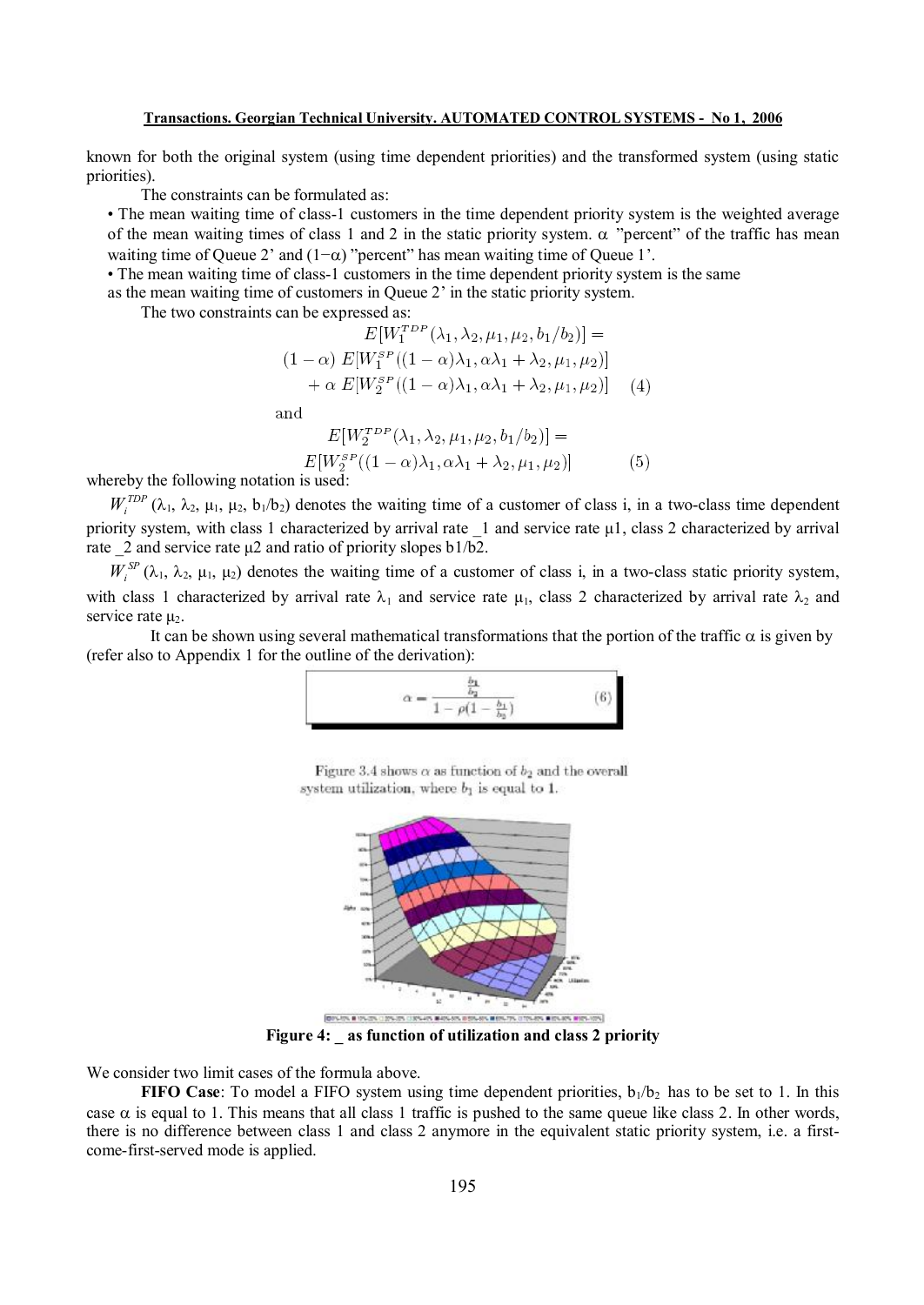#### **Transactions. Georgian Technical University. AUTOMATED CONTROL SYSTEMS - No 1, 2006**

**Strict Priority Case:** To model a static priority system using time dependent priorities,  $b_1/b_2$  has to be set to 0, in order for the priority of class 1 customers not to increase with time. In this case,  $\alpha$  is equal to 0. Which means that no class 1 traffic is "promoted" to class 2 and a static priority order is maintained.

#### **3.5. Waiting Time Variance in Time Dependent Priorities Systems**

The variance of waiting time of customers in queue 1 of the time dependent priority system is composed of two parts: first the customers served in queue 1' of the static priority system (C-traffic) and second the customers served in queue 2' (D-traffic). The portions of both parts are  $(1 - \alpha)$  and  $\alpha$  respectively. For the customers in queue 2 of the time dependent priority system, the variance is equal to the variance of queue 2' in the static priority system.

In the following we use the following two properties of the variance of two random variables X and Y:

$$
VAR[aX] = a^2VAR[X], (7)
$$

for a constant **a**, and if X and Y are stochastically independent,

$$
VAR[X + Y] = VAR[X] + VAR[Y]. (8)
$$

For the variance in static priority systems, we discussed in Section 3.1 several methods how it can be derived. In [6], an approximation of the waiting time variance in an M/M/1 2-class static priority system, with arrival rates  $\frac{1}{2}$  and  $\frac{2}{2}$  respectively and service rate  $\mu$  in both classes, is erived as:

$$
VAR[W_1] \approx \frac{2\lambda\mu^2 - \lambda_2\lambda^2 - \lambda^2\mu}{(\mu - \lambda)^2(\mu - \lambda_2)^3}
$$
(9)

and

$$
VAR[W_2] \approx \frac{2\lambda\mu - \lambda^2}{\mu^2(\mu - \lambda_2)^2}
$$
 (10)

Using the approximations and the variance properties above, he variance of waiting time in class 1 and class 2 in the time dependent priority system can be approximated by:

$$
VAR[W_1] \approx (1 - \alpha)^2 \frac{2\lambda\mu^2 - \alpha\lambda_1\lambda^2 - \lambda_2\lambda^2 - \lambda^2\mu}{(\mu - \lambda)^2(\mu - \alpha\lambda_1 - \lambda_2)^3} + \alpha^2 \frac{2\lambda\mu - \lambda^2}{\mu^2(\mu - \alpha\lambda_1 - \lambda_2)^2}
$$
 (11)

and

$$
VAR[W_2] \approx \frac{2\lambda\mu - \lambda^2}{\mu^2(\mu - \alpha\lambda_1 - \lambda_2)^2}
$$
 (12)

In Table 1, we present three examples, where the mean waiting times in class 1 and class 2 and the corresponding variances in a time dependent priority system are calculated.

## **3.6 Validation of the Derived Results**

We conducted an extensive simulation study with 944 runs to study and validate the accuracy of the derived approximation. Our analysis revealed a good accuracy of the approximation, mostly within 20% deviation, considering the absolute and relative errors. For illustration purposes, we show sample results for the case where  $b_1 = 1$  and  $b_2 = 4$  at two different load distributions (LD) between class 1 and class 2 in Figures 5 and 6.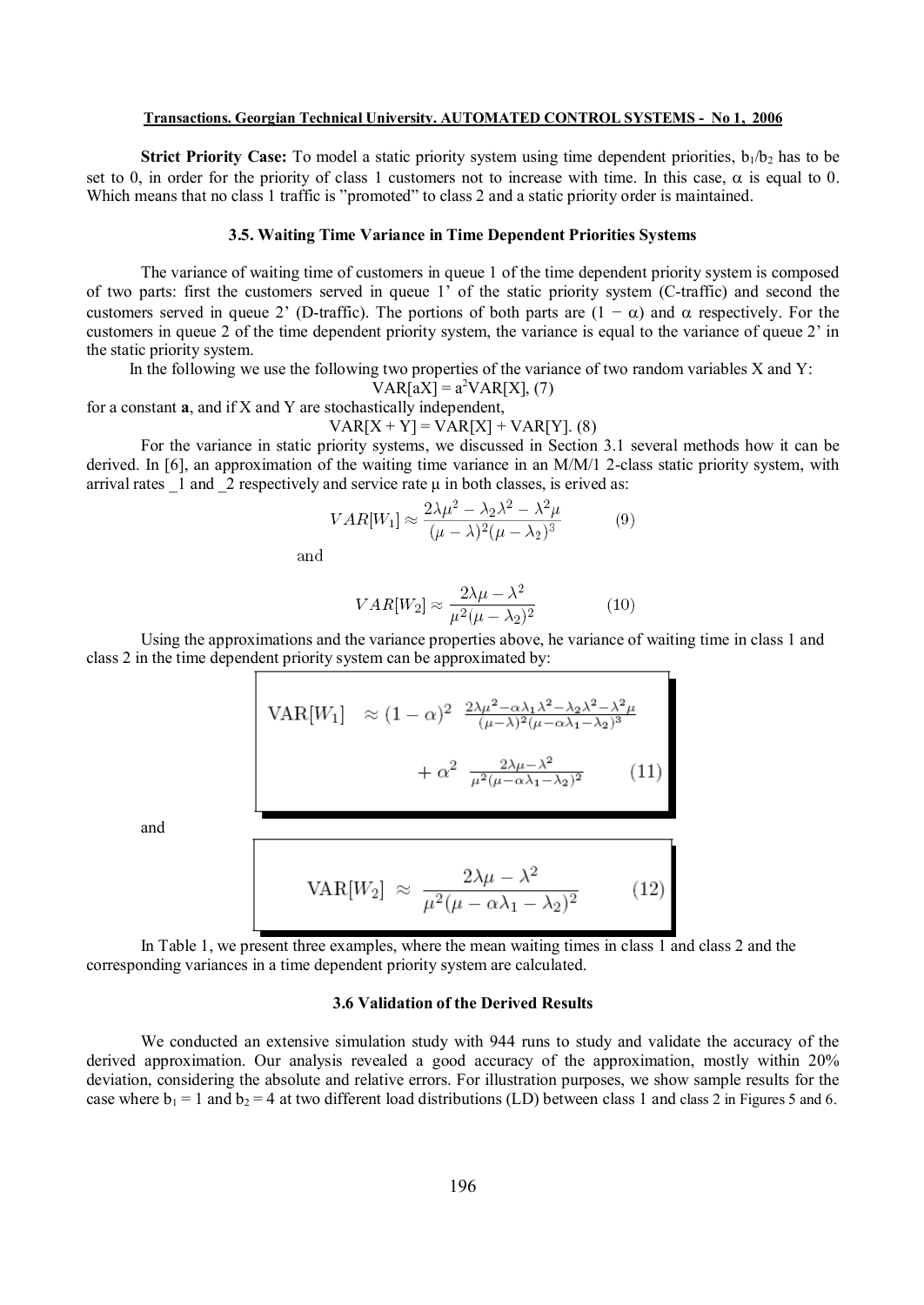| ID             | Measure     | Ex. 1 | Ex. 2 | Ex. 3          |
|----------------|-------------|-------|-------|----------------|
| 1              | $\lambda_1$ |       |       |                |
| $\overline{2}$ | $\lambda_2$ | 3     | 3     | 3              |
| 3              | $\mu$       | 6.67  | 5.71  | 4.44           |
| 4              | $b_2/b_1$   | 8     | 16    | $\overline{2}$ |
| 5              | $\alpha$    | 20%   | 18%   | 91%            |
| 6              | $E[W_1]$    | 0.371 | 0.804 | 3.057          |
| 7              | $E[W_2]$    | 0.176 | 0.276 | 1.681          |
| 8              | $VAR[W_1]$  | 0.386 | 1.672 | 9.500          |
| 9              | $VAR[W_2]$  | 0.073 | 0.142 | 3.454          |

Table 1: Waiting time variance using time dependent priorities



Figure 6: class1 75%, class2 25%



#### **References**

[1] Gunter Bolch and Werner Bruchner. Analytische Modelle symmetrischer Mehrprozessoranalagen mit dynamischen Priorit¨aten. Technical report, Universit¨at Erlangen-N¨urnberg, 1982.

[2] Gunter Bolch, Stefan Greiner, Hermann de Meer, and Kishor S. Trivedi. Queueing Networks and Markov Chains : Modeling and Performance Evaluation with Computer Science Applications. John Wiley & Sons, Inc., 1998.

[3] Gabor Horvath. Stochastic Models in Telecommunication Systems. PhD Thesis, Budapest University of Technology and Economics, 2004.

[4] Yuming Jiang, Chen-Khong Tham, and Chi-Chung Ko. An approximation for waiting time tail probabilities in multiclass systems. IEEE Communication Letters, 5(4):175–177, April 2001.

[5] Leonard Kleinrock. Queueing Systems – Volume II. John Wiley & Sons, Inc., 1976.

[6] M. Mittler and N. Gerlich. Reducing the Variance of Sojourn Times in Queueing Networks with Overtaking. Technical Report 73, Universit¨at W¨urzburg, November 1993.

[7] Toshihisa Ozawa. Waiting Time Distribution in a two-queue model with mixed exhaustive and gated type Klimited services. In Proceedings of International Conference on Performance and Management of Complex Communication Networks, pages 231–250, 1997.

[8] Martin Paterok. Warteschlangensysteme mit R¨uckkopplung und Priorit¨aten. PhD Thesis, Universit ¨at Erlangen-N¨urnberg, 1990.

#### **Appendix 1 - Outline of the Proof of Equation 6**

For the proof of the result in Equation (6), the following basic results are used: For a static priority system which two priority classes, the closed formula for the mean waiting times are given by: